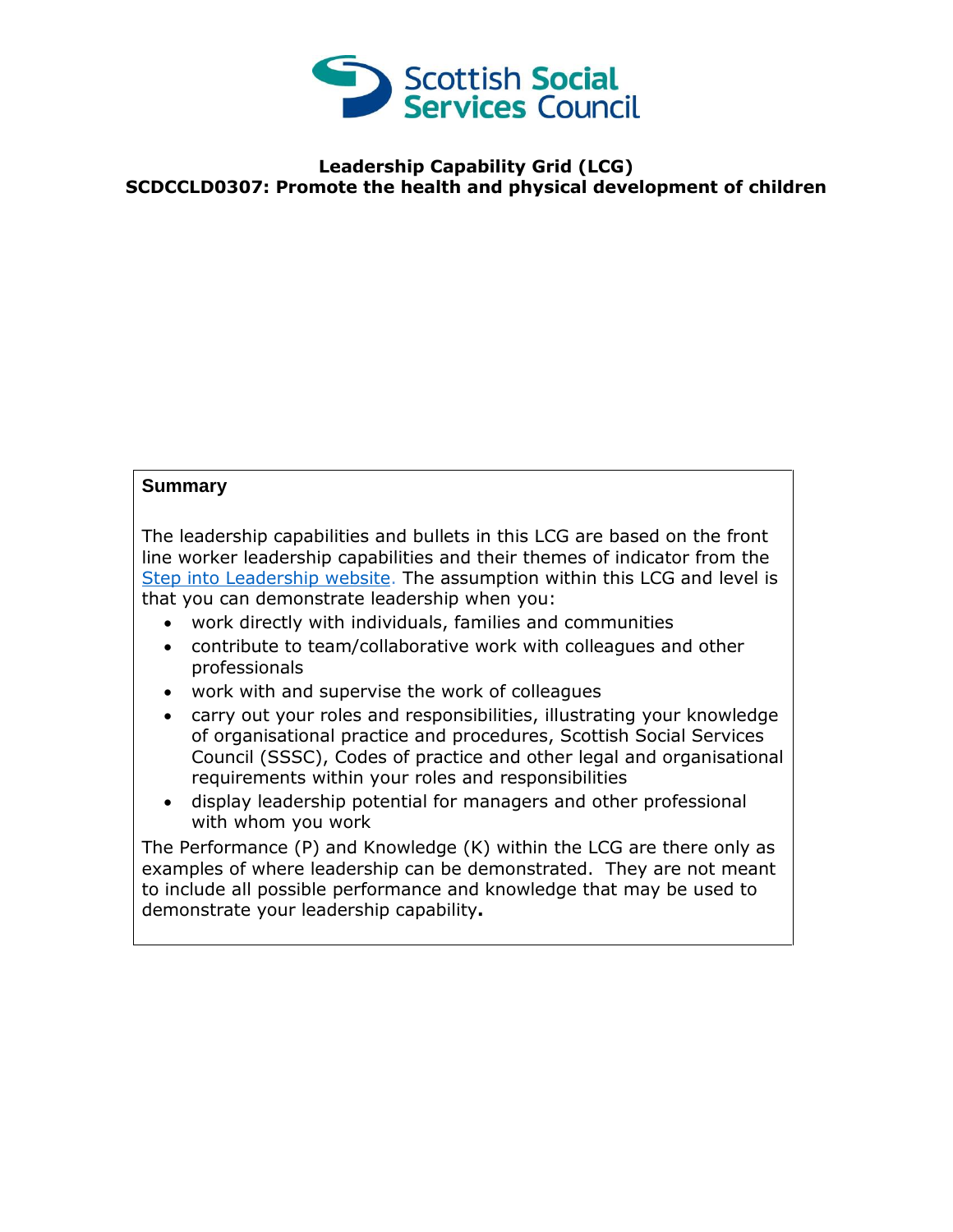

## **Leadership Capability Grid (LCG) SCDCCLD0307: Promote the health and physical development of children**

| Leadership<br>capabilities         | When promoting the health and physical development of children you can<br>demonstrate leadership capabilities by:                                                                 |
|------------------------------------|-----------------------------------------------------------------------------------------------------------------------------------------------------------------------------------|
| <b>Vision</b>                      | Providing a vision for those with whom you work and your organisation when<br>you:                                                                                                |
|                                    | • See how best to make a difference when providing active support $(P15, 24)$ ;<br>K1, 2, 11, 12, 16, 17, 22)                                                                     |
|                                    | • Communicate and promote ownership of the vision when working with others<br>(P15, 24, 25; K2, 16, 22, 27)                                                                       |
|                                    | • Promote social service values through active participation and<br>personalisation (P5,25; K1-5, 11,13,16,17) and when recording and<br>reporting $(P19)$                        |
|                                    | • See the bigger picture when demonstrating knowledge and practice of<br>organisational, local and national policies and procedures (P4,16,20,24; K)<br>6,8,10,22,29,30,35,36,37) |
| Self-<br>leadership                | Displaying self leadership when you:<br>• Demonstrate and adapt leadership in response to changing needs and                                                                      |
|                                    | preferences (P5,15; $K28,38$ )                                                                                                                                                    |
|                                    | Improve own leadership (P16; K6,28)<br>• Take intelligent risks (P4; K29,39)                                                                                                      |
|                                    | • Demonstrate and promote resilience $(P4, 11; K23, 29)$<br>• Challenge discrimination and oppression $(P5, 25; K 1,2,4)$                                                         |
|                                    | Motivating and inspiring others when you:                                                                                                                                         |
| <b>Motivating</b><br>and inspiring | • Inspire people by personal example (P15,24; K14 - 17,22)                                                                                                                        |
|                                    | • Recognise and value the contribution of others ( $P14$ ; K17)<br>Support the creation of a learning and performance culture $(P15, 17, 22-25)$ ;<br>K16, 17, 22, 28)            |
| <b>Empowering</b>                  | Empowering people when you:                                                                                                                                                       |
|                                    | • Enable leadership at all levels $(P14, 15, 24; K8, 16, 17, 22)$<br>• Support the creation of a knowledge and management culture by seeking                                      |
|                                    | and providing information to enable understanding (P15,22-25;<br>K16, 17, 22, 27, 28                                                                                              |
|                                    | • Promote professional autonomy $(P4, 15, 24; K16, 17, 22, 28)$<br>• Involve people in development and improvement (P14,15,24; K16,17,22)                                         |
| <b>Collaborating</b>               | Collaborating and influencing when you:                                                                                                                                           |
| and<br>influencing                 | Promote partnership working (P10,14,19,24,25; K11,14-17,22,27)<br>Influence people (P15, 17, 24; K12, 14-17)                                                                      |